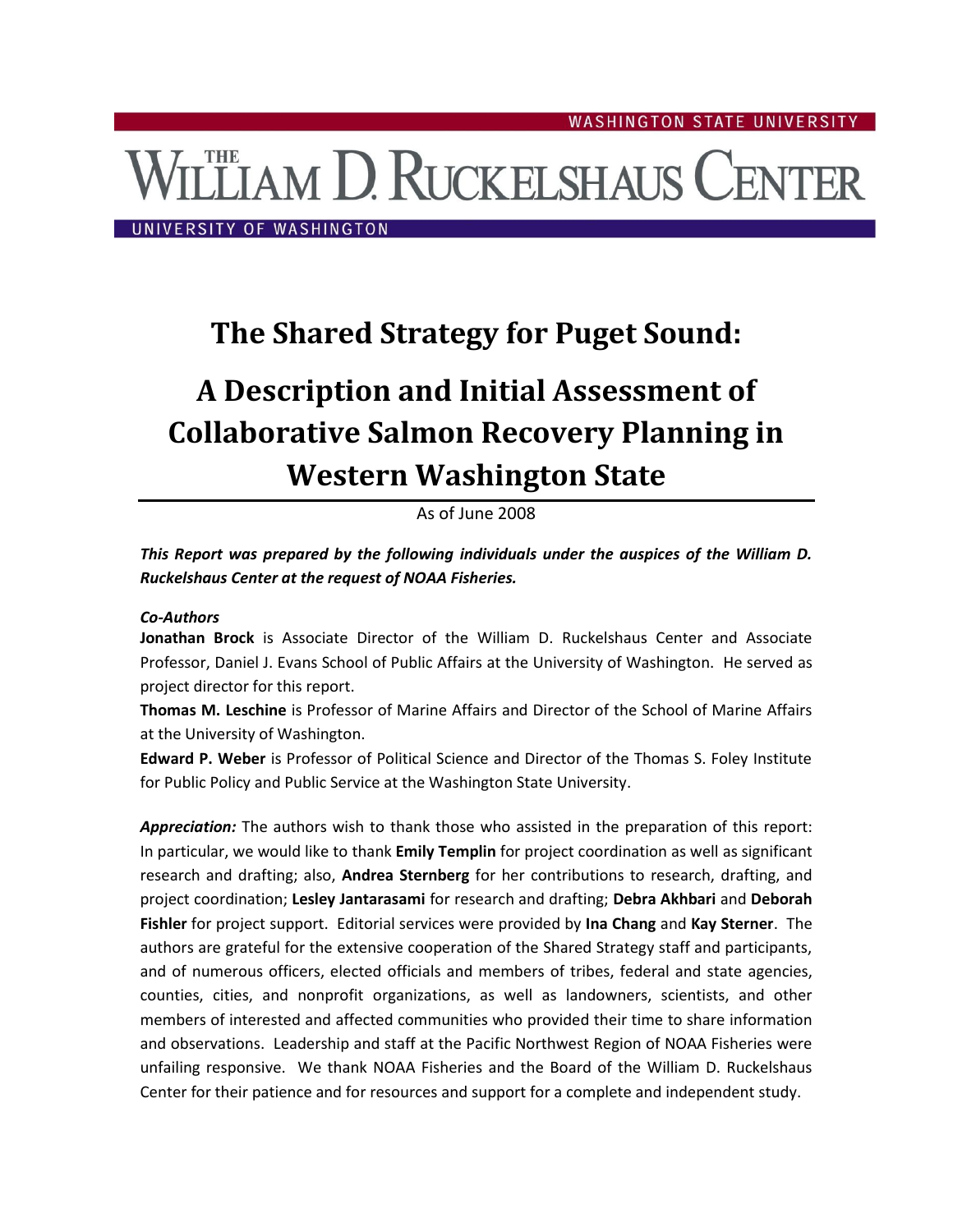The William D. Ruckelshaus Center is a service of Washington State University and the University of Washington. Its mission is to act as a neutral resource for collaborative problem solving in the region and to perform research, analysis and education that assist resolution of policy issues and problems.

The Ruckelshaus Center advisory board supports the preparation of this and other independent reports produced under the Center's auspices; however, the findings and conclusions contained herein may not reflect the views or opinions of individual Center staff, individual advisory board members or their organizations, or of the Washington State University or the University of Washington. The analysis and conclusions are strictly the responsibility of the co-authors.

This report is submitted to U.S. Department of Commerce/NOAA, National Marine Fisheries Service. November, 2009. The requisition/reference number is NFFP 5000-6-50032

This report should be cited as:

**Ruckelshaus Center Report: The Shared Strategy for Puget Sound: A Description and Initial Assessment of Collaborative Salmon Recovery Planning in Washington State as of June 2008**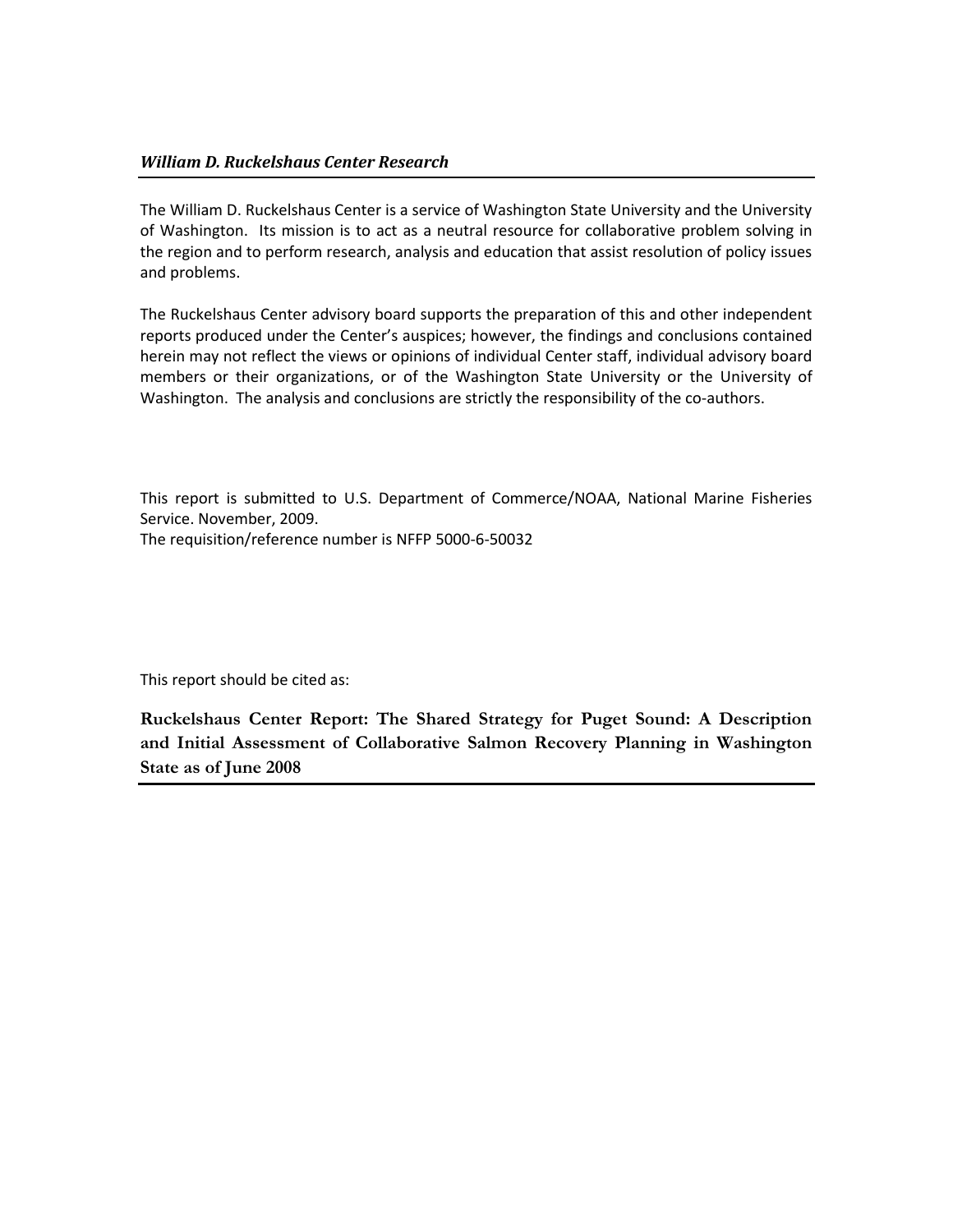# **Short Summary of Insights from the Shared Strategy Regarding Resolution and Management of Conflict over Natural Resource Management**

# **June 30, 2008**

This introductory portion of the report identifies a short list of particularly salient features of the Shared Strategy process, the large, multi-year effort to develop a voluntary, locally driven salmon recovery plan for the Puget Sound area of Washington State in response to the 1999 Endangered Species listing of Puget Sound Chinook salmon. This section highlights a number of unique or particularly creative mechanisms or adaptations that contributed to the success of this work and may have particular value in addressing other complex natural resource conflicts and challenges. These factors, along with other important observations in the vein of lessons learned, are more fully explained in the Policy Maker's Summary and further detailed in the Full Report. Criticisms and remaining challenges are described in those sections as well.

Perhaps the most notable aspect of the process was the overall strategy to overcome the large scale mistrust and balkanization of resources, authority, and priorities and turn it all into a coordinated regional effort across 14 watersheds in northwest Washington State. From the vantage point of a small group of concerned leaders, salmon recovery was possible only if it were driven and governed in a unified way by those in the watersheds, affected communities, and communities of interest, with regulatory and policy authorities as partners who carried out the salmon recovery responsibilities. While the process and the result were not perfect, and could not have been, the result is highly significant and accounts for the extensive salmon recovery plan, implementation structure, broad political support, funding, and relative unity that the work now enjoys.

At first, personal trust and relationships among concerned leaders were used to bring people to the table— prior to a workable approach being developed. This was done initially through the reputation of well-known and trusted leaders like former Governor Evans, Bill Ruckelshaus, Billy Frank, Ron Sims, Chris Endresen, Ralph Munro, and others. Next, the involvement of these leaders in a careful effort to build confidence over several years helped recruit others to the initial discussions to build an agreement among a wider group from the region on how to carry out salmon recovery planning, and then recruit a broadening coalition of regional leaders from all affected constituencies to the regional and local leadership committees that would oversee planning and implementation. The agreement to have a literal "Shared Strategy" also provided for a small coordinating staff to coordinate and develop the "shared" aspects, including common principles and approaches for planning, share information, support the regional committees, and coordinate with the governmental and tribal regulatory entities. These early leaders and the staff initiated many of the initial accomplishments and policy ideas that would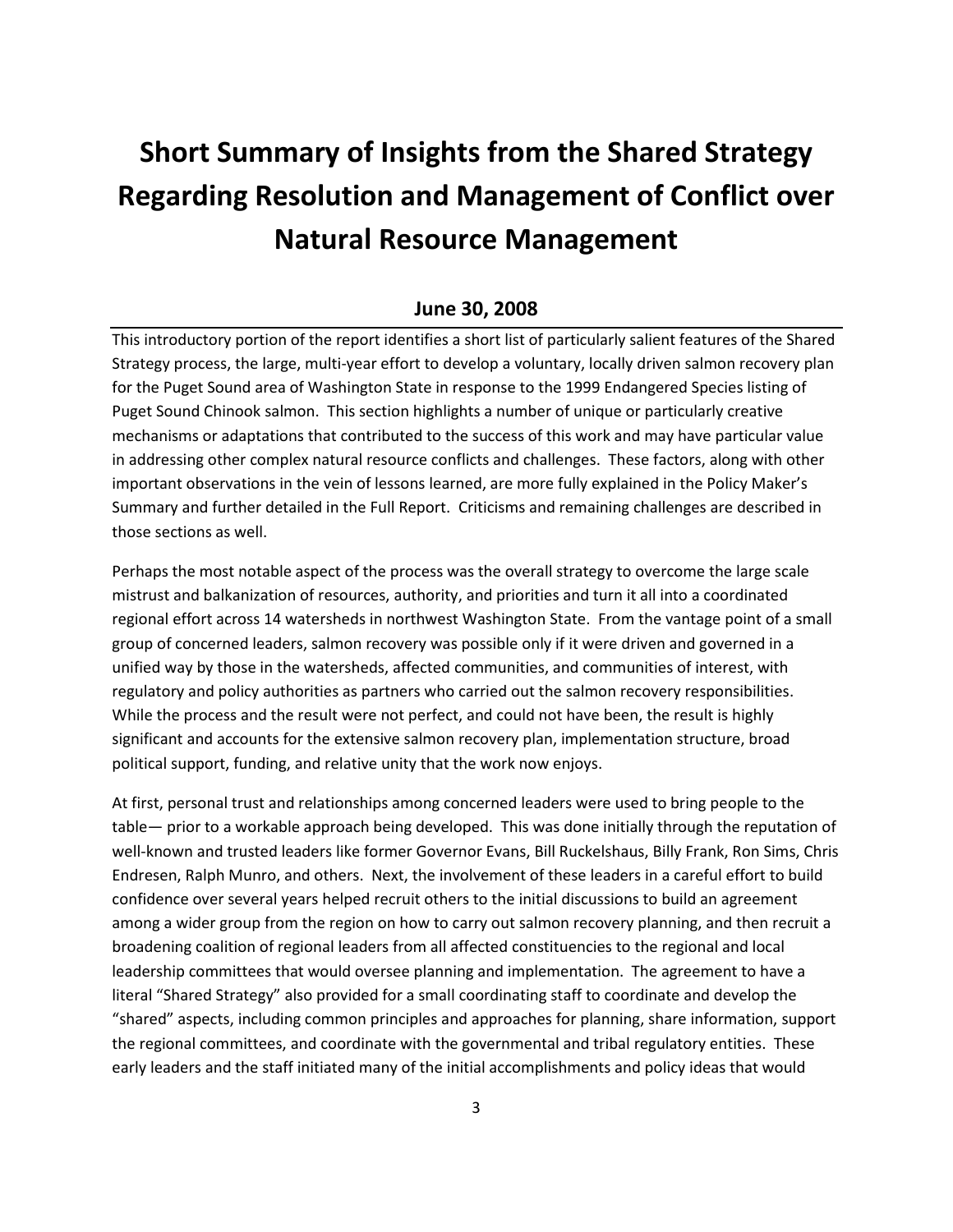allow a Shared Strategy to credibly emerge and the diverse constituencies to develop confidence in the system.

This arc—from a small core of hopeful and committed leaders, and thousands of skeptics, to a broad and well-structured regional coalition that included thousands of interested and active local and regional leaders and front line workers and volunteers—was not traveled by luck or accident, but by deliberate and careful steps: by beginning with the end in mind. These steps merit examination and, in appropriate circumstances of resource management and conflict resolution, emulation.

The staff, in the first portion of the arc, began to "borrow" the reflected authority of the initial cadre of prominent leaders and created on-the-ground, day-to-day leadership and progress. This strategy worked under the charter of (limited) authority granted to this central staff by the Port Ludlow agreement (Port Ludlow is a waterfront resort and meeting place in the Puget Sound region where the two primary meetings took place to search for a unified regional approach to salmon recovery approach). From that agreement, these early leaders and the staff, carefully and, under the governance and in consultation with the several decision and advisory forums agreed to in the Port Ludlow Agreement, purposefully established a widening coalition of regional and local leaders, and constituted the collective planning and decision forums, resources, and processes that would be needed. Their efforts to do so, and the structure and relationships that were established are described in detail in the Full Report, and summarized in the Policy Makers Summary. This material will provide insight into approaches for assembling a governance and implementation structure out of a previously polarized set of communities of interest in a complex, multi-jurisdictional, multi-regulatory environment.

In the next stage of development, after several years of working to develop and maintain trust—not just of the staff, but to build trust among previously warring constituencies and within a workable and transparent regional and local decision making and planning structure—the leadership energy, initiative, and momentum shifted from the cadre of initial regional leaders and central staff to the regional and local leaders who joined the major decision and advisory forums. The final stage in completing the arc, as the regional salmon recovery plan was produced and then accepted by NOAA in 2006 was a further shifting of initiative and energy to leadership dominated by the watersheds themselves, whether within the watershed planning groups, or as members of the regional governance and strategy groups. While regional activities to coordinate policy, resources, and priorities remained important, formally established watershed planning groups, where actual recovery would have to take place, became, where they had not been already, the primary drivers. And they became so, not as 14 individual watersheds, but as a group that could share goals, work together, and seek resources and policy change from a position of thoughtful planning and unity, and thereby affect state and federal policy and set regional priorities.

By the time of NOAA's acceptance of the plan in 2006, these watershed entities had, in most instances, greatly improved capacity as a result of the previous six years of effort, including much greater use of science, measurable goals, common priorities, more uniform access to policy makers, problem solving, and resources, and far more structured and effective local decision making and project management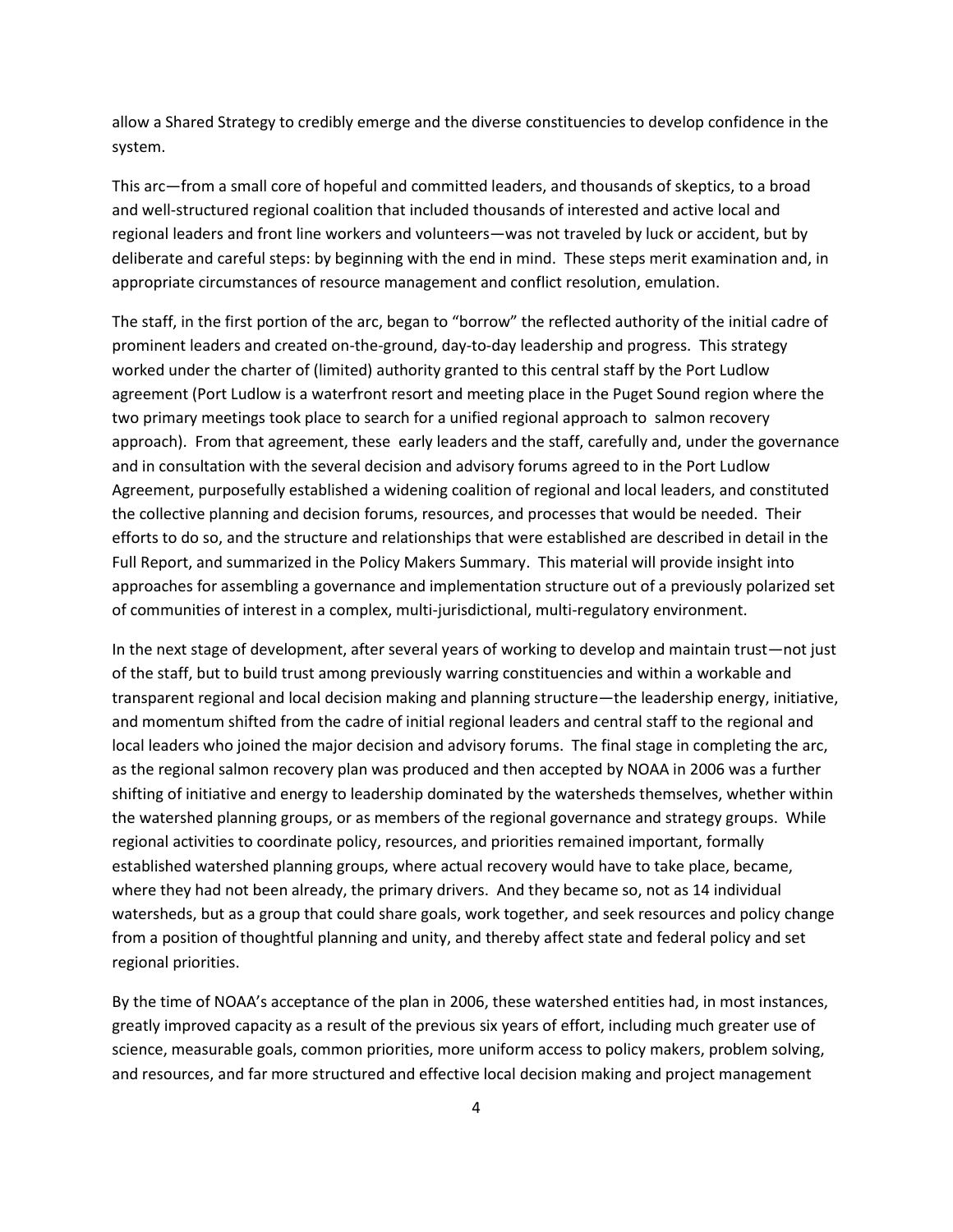capacity. This commitment, infrastructure, and leadership energy at the local levels, coordinated by collective regional leadership that included representatives of each watershed, became the driving engine of salmon recovery. Some watersheds were better prepared than others, but all were far more prepared to carry this on than eight years earlier. Now a regional structure, coordinated with state agencies, tribal governments, the Governor, and the legislature, and with the federal regional presence, could help gain and distribute resources according to priorities and in consultation with scientific resources to support the work at the watershed level.

This brief section summarizes some of the main ingredients in developing and managing this process of transformation.

#### *1. Invest to clearly understand the relevant history and institutions*

**The early work to examine and understand the history and roles of the institutions involved in Puget Sound Salmon recovery was crucial to understanding the old arguments and solutions that had been attempted or considered and what resources, knowledge, successes, and commitments existed that could be used to develop a serious recovery strategy in response to the Endangered Species Act (ESA) listing.** Several years of up-front investment of time and subsequent intensive consultation and inclusion of many ideas, leaders, and entities that might otherwise have been ignored were a major reason for the initial tolerance and acceptance of a regional effort, later avoidance of fatal errors, and for many subsequent successes. Early investment in understanding the history of the affected and involved parties is a pre-requisite to building an effective new structure for policy and conflict resolution. Doing so takes time and patience often not accorded attempts to resolve large, long standing disputes.

*2. Adopt an inclusive approach; protect, rather than reduce rights of parties* **Efforts to bring together polarized parties are likely to be more successful if no party is asked as a precondition to give up existing rights or authority.** Often, participants or conveners beginning a conflict resolution process seek to impose restrictive pre-conditions, creating resistance to participation. Thus, the early (but debated) principle guiding the formation of the Shared Strategy process, that no state, federal, or tribal entity would be asked to give up statutory or treaty-granted powers was crucial to gaining participation. Many parties later agreed to a significant reduction in their independent exercise of rights and authority and to coordination and resource sharing, which would not have been possible by imposing pre-conditions. Seeking to limit or remove rights or authority at the beginning of a process often results in mistrust that is more difficult to overcome and may preclude some key constituencies from participating.

*3. Non-traditional agency posture regarding regulatory action and incentives* **In a conflict resolution process seeking to overcome long standing disputes or impasses, the role of a regulatory agency such as NOAA or the State Department of Fish and Wildlife, among others, requires a balance that is not typical to traditional regulatory postures.** After establishing key parameters, the needed role is one of a knowledgeable participant who can also contribute to the effort certain special resources and authority that can help spur and support the agreed upon direction. NOAA set the stage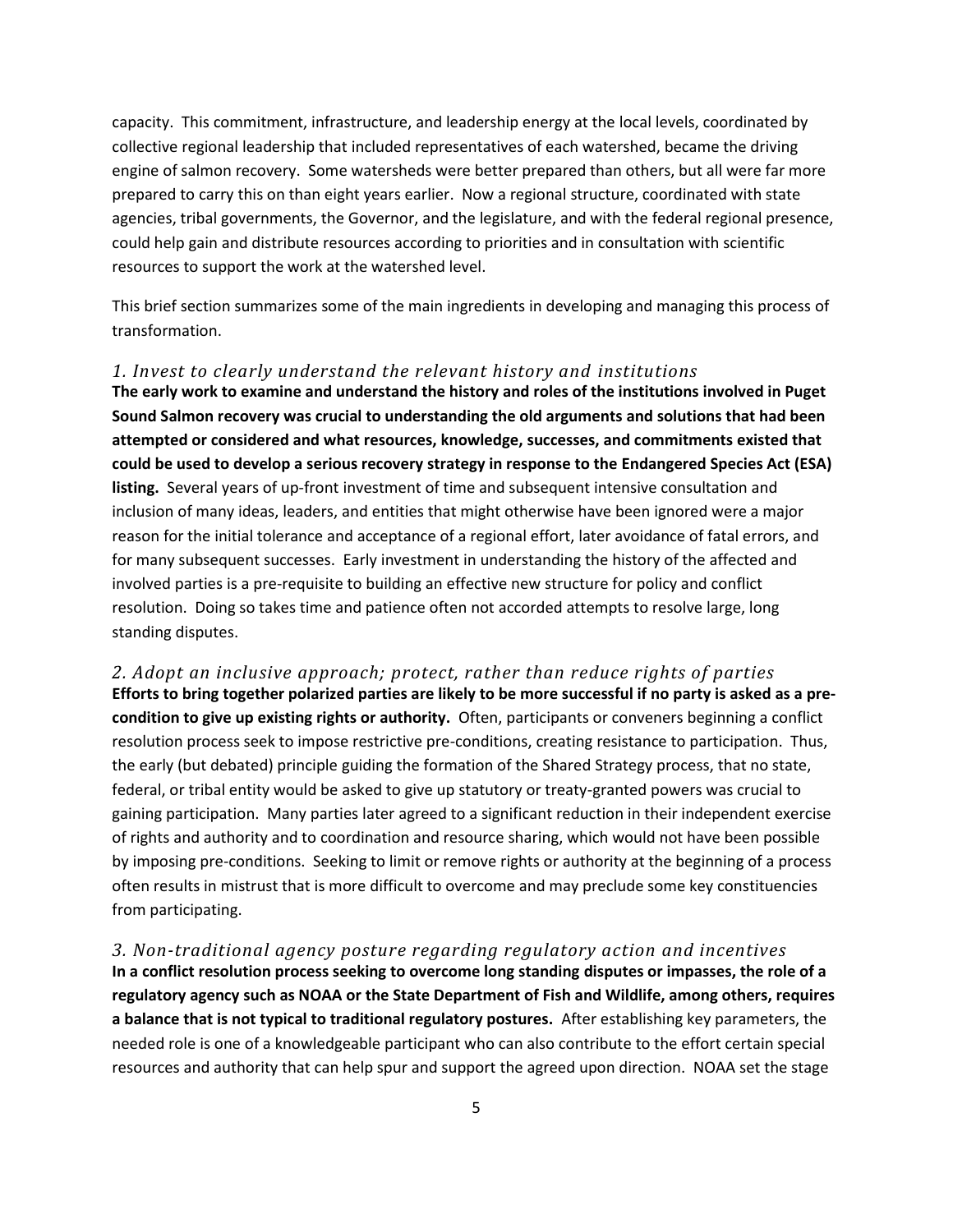with the endangered species listing, retained approval authority, and provided the primary scientific resources and standard setting to live up to its regulatory mandate, but during the process did not play a regulatory role, threaten action, or preemptively veto any approach. Other federal and state regulatory entities played this balancing role as well. Key features of the structure and process of Shared Strategy, as well as important informal interactions, supported these important behaviors. The Policy Work Group, discussed later in the document, is one important feature that helped regulatory agencies play a valued, but less traditional role, taking advantage of expertise, but avoiding old conflicts.

# *4. Deploy trusted leaders as potential "conveners," and work to evolve individual trust into trust of a workable process and institutions*

**A range of recognized regional leaders are crucial to establishing the needed credibility and gaining initial involvement when a resource management situation is contentious as was the salmon recovery and ESA response in Puget Sound. To translate these symbolic commitments and personal involvements into an established and effective process, recognize the importance of then building an infrastructure that merits trust and reflects the initial values and commitments these leaders brought to the table, combined with forums and processes that fit the issues at hand.** People like Evans, Ruckelshaus, Frank, Sims, Endresen, and Munro and helped gain the involvement of the crucial tribal, state and local governments, business, and agricultural constituencies while retaining the trust of state and federal officials. The reputations of these leaders—and the symbolism of their commitment attracted other regional leaders and convinced local leaders that this effort was not business as usual. These leaders and the staff then helped build the needed institutions to supplement, link and otherwise support existing agencies, authorities, planning groups, and mechanisms. Because of this careful progression, the credibility of the system and its accomplishments became the key to a successful plan and transition to the implementation phase. Building from the work of the initial leaders through the establishment of the more formal decision making infrastructure took a number of years, and required that the agency both let these leaders explore and then build on the possibilities unfettered by agency views, ensuring that the agency was informed and had appropriate involvement.

# *5. Written agreements to increase clarity and confidence; personal contact to maintain trust*

**Clarification and memorialization avoids later confusion and displays to participants' sponsors and others the agreements and related mutual commitments that have been made.** The agreement at Port Ludlow provided the blueprint for how the planning process would work and captured the commitments of key leaders and major agencies and jurisdictions to participate, as well as how the process would be governed and supported. This was, in effect, the "constitution" for the effort, and something that could be shown and referred to in the early months and years, before the new arrangements became a habit, and trust sufficiently evolved. The Shared Strategy also kept written records of the many local and regional meetings and decisions and a very substantial amount of this material was on its website. The two volume regional Shared Strategy plan, encompassing the 14 watershed plans and related additional issues, represents the overall compilation of what they agreed collectively to do. Having these records of agreement compelled the discussions to a point of closure as the parties worked to express clearly what they have agreed to.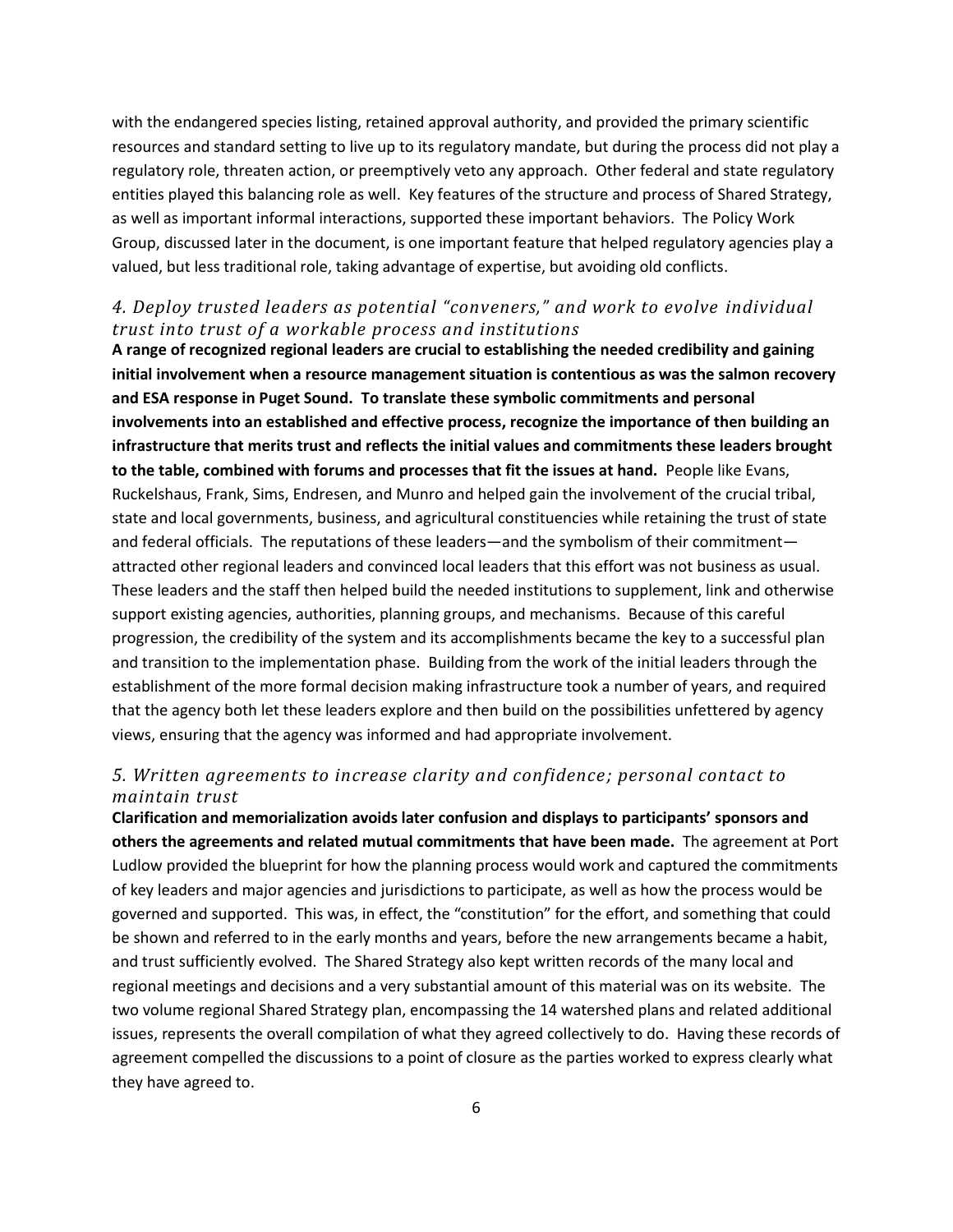A focus on building trust and relationships was a necessity to overcome the years of mistrust. So, the formal meetings and written agreements were not enough. It was also important to avoid surprises and major errors. Frequent informal interactions and a set of smaller committees and working groups allowed most proposals to be vetted well before being surfaced for more public consideration or decisions and for unsuspected issues to arise for consideration. The staff played a key role in managing these interactions and agenda setting activities.

#### *6. Create broad-based awareness and support*

**The effort to involve or inform those not directly involved with the Shared Strategy created an awareness of the effort and its breadth, but also helped mitigate opposition and build political and financial support with those less directly involved or affected, but who had a potential interest or could materially affect the outcome.** As one example, the business community played a number of important roles: A business community member sat on the Shared Strategy board of directors and contributions from businesses helped fund events and activities related to salmon recovery, particularly in the early planning phases before there was sufficient progress to garner public and foundation funding. Because of these involvements, business leaders knew, and could have input into, the essentials of the salmon recovery work, although rarely was it sought at a detailed level, so they were not surprised or concerned later at the substantial allocation of resources or policy impacts of the salmon recovery plan. Elected officials were kept informed and they and other leaders from the local, state, federal, and regional levels were briefed and invited to participate at critical times—well before any legislation would be sought. Highly focused web communication was used to track progress and invite comment, as were constant local gatherings, and two prominent regional "Salmon Summits," which involved hundreds of people. Ultimately, it would have been almost impossible for anyone interested or involved in salmon recovery or natural resource policy issues in Puget Sound to be unaware of the Shared Strategy. This work to understand, at early stages, concerns of, and build awareness among, business and governmental leaders, as well as natural resource professionals, concerned citizens, and property owners helped the staff and leadership learn of concerns and issues, and to avert or mitigate later potential opposition.

*7. Consider choosing a non-authoritative entity to coordinate the effort; recognize the centrality of having a locus of leadership that is seen as unbiased by history or position.* **In this, as in many other conflict situations, none of the existing entities have the combination of authority, knowledge, and trust to be the convener of such a complex and potentially controversial undertaking.** Although there were many highly competent groups of professionals within various agencies, tribes, and elsewhere, no existing entity could have played this convening and leadership role, and no new powerful entity could have been created in the climate of mistrust that existed, or given the needed degree of authority. A leadership center was needed that would not compete with, but could somehow include in new ways the existing expertise and authority. The Shared Strategy coordinating staff (which rarely exceeded six people) had only as much authority as it could earn or assert without alienating the Shared Strategy participants. By providing good service, helping to resolve previously intractable conflicts, helping watershed groups and others obtain resources and achieve progress, helping agencies contribute expertise and achieve their mission, by behaving in a transparent manner, and otherwise showing results, the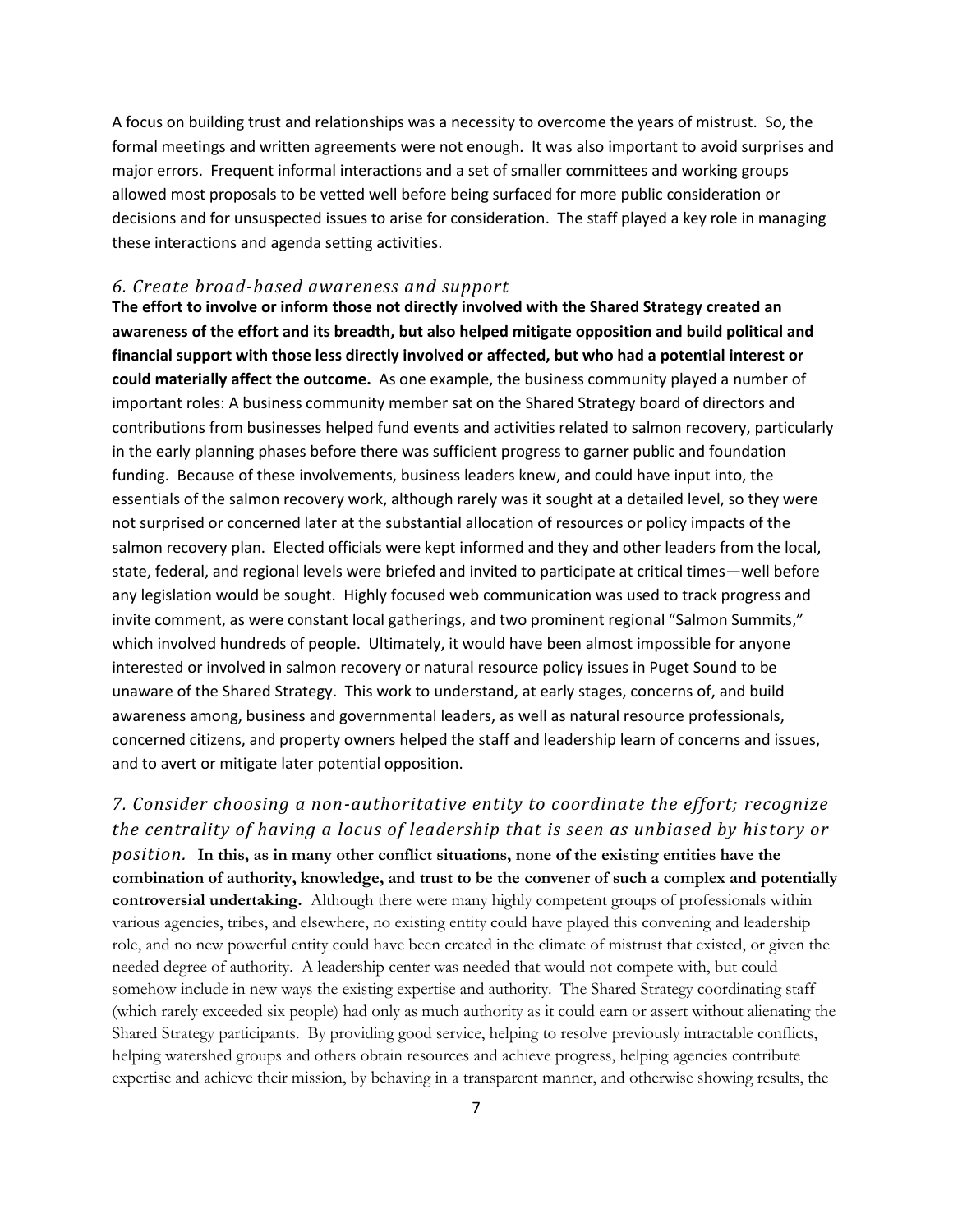Shared Strategy staff, and particularly the Executive Director, Jim Kramer, developed considerable independent influence and impact, and, thereby, the authority needed to accomplish the massive leadership and coordinating task. As noted, this was accomplished by exerting strong direction in the early stages as the system was built, and then following the arc to return a renewed, unified, and newly structured leadership ability to the regional and local leaders.

The staff's only authority came from the memorandum of agreement that emerged in 2000 from the seminal meetings at Port Ludlow. Hence, a non-authoritative coordinator, with no previous institutional history may be an important component to success in such a polarized situations where the needed authority and resources were fragmented among levels and jurisdictions, even when competent expertise may exist in established entities. But harking back to paragraph 1, understanding and respecting the history and existing competence, and involving those entities, as was done here, is an equally important ingredient.

*8. Gain support of key "sponsors" regarding the process for policy resolution* **Often overlooked in the drive towards consensus among directly affected parties is the support of legitimate sources of authority—"sponsoring" organizations such as NOAA, tribes, the governor, and the state legislature.** In this case, there would have been little incentive for watershed groups to participate if NOAA had not expressed its commitment to taking the plan seriously or if it was not anticipated that the state and federal governments would put some resources into any agreed-upon and approved recovery plan. These sponsors must at least assent to the process proposed for resolution if the result is to have a chance for acceptance.

#### *9. Equalize resources*

**Recognize and address the disparities in capacity and resources among the participants.** A major challenge was the differences in technical and financial capacity among the watersheds. In the end, disparity in technical staff and related capacity for data collection and analysis and plan development may be one of the largest factors accounting for quality differences and a large proportion of the concern and conflict over plan adequacy. The Technical Recovery Team and the Shared Strategy staff did significant work to provide technical assistance across the watersheds, but this was not sufficient to overcome resource and capacity differences and deficits in the system. Providing expertise to equalize these disparities would be valuable for similar future efforts.

#### *10. Use science, metrics, and data*

**Using scientific methods for setting goals and other specific measures of progress helped avoid a leastcommon-denominator approach to goal setting and avoided the application of primarily political criteria to decisions.** Often forgotten in discussions of collaborative problem solving is the importance of goals and measurements; the Shared Strategy was attentive to the importance of concrete goals and related measures, both for long-term progress and because ongoing interest of sponsors and securing funding depended on visible results. Ensuring reasonable attention to the science behind the goals was a key function of NOAA as the primary regulatory agency and helped them play a key portion of the regulatory role in a non-traditional manner. However, in this case, the science team had significant interaction with those involved in the planning, contributing to the better use of the science.

The use of science in the Shared Strategy process merits emulation. Key features of this approach were: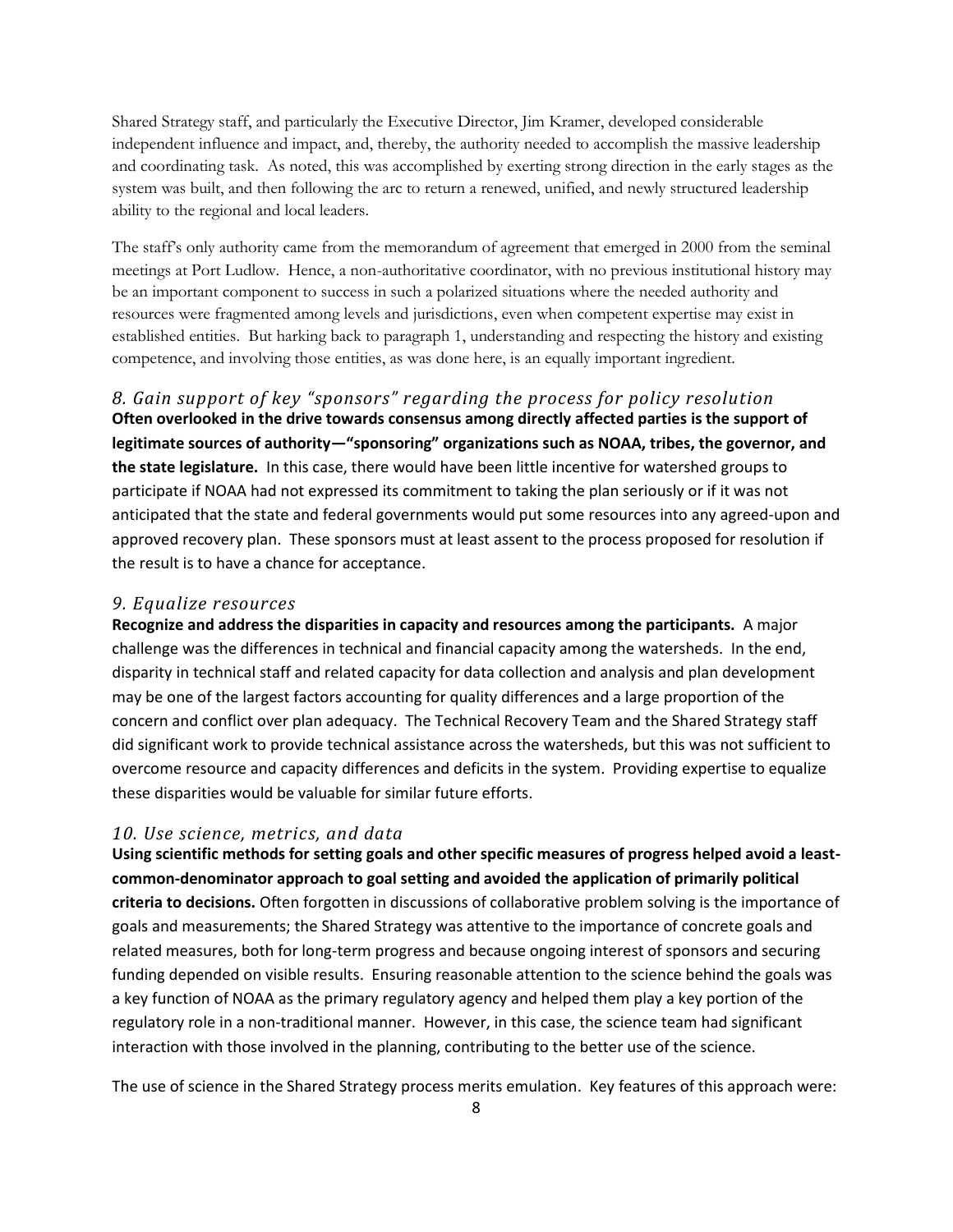- Using an independent team of scientists likely to have credibility with policy makers.
- Placing the science team where decisions would be made about plan acceptance, but where the team also would get exposure to local knowledge and considerations through interaction and observation.
- Formally adopting the goals by the policy entities close to the issues and responsible for solutions, but remaining heavily influenced by the science.
- Gaining consistency by having the science team provide or oversee technical assistance to the 14 watersheds, including production of a planning template to show what elements should be included in watershed plans.
- Having the science team that advised on the goals also review and comment on the plans prior to final submission in an effort to improve the adequacy of the plans.
- Safeguarding scientific independence by, among other things, leaving the scientists in scientific roles and the policy makers in their roles.

*11. Structure roles and responsibilities to ensure balance and a new outcome*  **Overall, the structure and roles of the various forums and functions in the Shared Strategy process redefined the relationships among agencies, jurisdictions, tribes, and many other interested and affected parties so they could work together in a new way around what would be a new approach to salmon recovery.** To enable parties with disparate interests and many with long standing conflicts in approach to work together productively and effectively, the Shared Strategy divided roles and responsibilities in a way that would ensure all primary parties access to the full range of issues and decisions, and also ensure balance and tap into each party's strengths. While respect was shown for existing authorities and prerogatives, a different way of organizing, deciding, and interacting over policies and actions affecting salmon recovery was put in place.

# *12. Maintain continuity and quality of leadership*

**In order to carry forward concerns, keep agreements and apply lessons learned; a complex effort like this requires continuity of leadership and institutional knowledge.** Reflecting this, many of those involved in planning the Port Ludlow meetings—and the signatory organizations to the Port Ludlow agreements—later became involved in the planning and governance structure, including the Policy Work Group, the Technical Recovery Team, the Development Committee/Recovery Council, and the board of directors. Continuity can also be found in the transition from the Shared Strategy structure and representation to the follow-on Puget Sound Partnership (PSP).

# *13. Understand the political realities but avoid destabilizing or policy-diluting politics*

**To create a credible, effective, and scientifically supportable plan, the Shared Strategy effort had to be as free from politics as possible, but the plan also had to be developed in a political context with policy input, support, participation, and funding from elected and appointed officials.** The Shared Strategy followed several rules to both respect the policy role of elected officials and keep out inappropriate political considerations and pressures. First, elected leaders were included and treated with respect. Second, the governance system was transparent and included strong leaders from all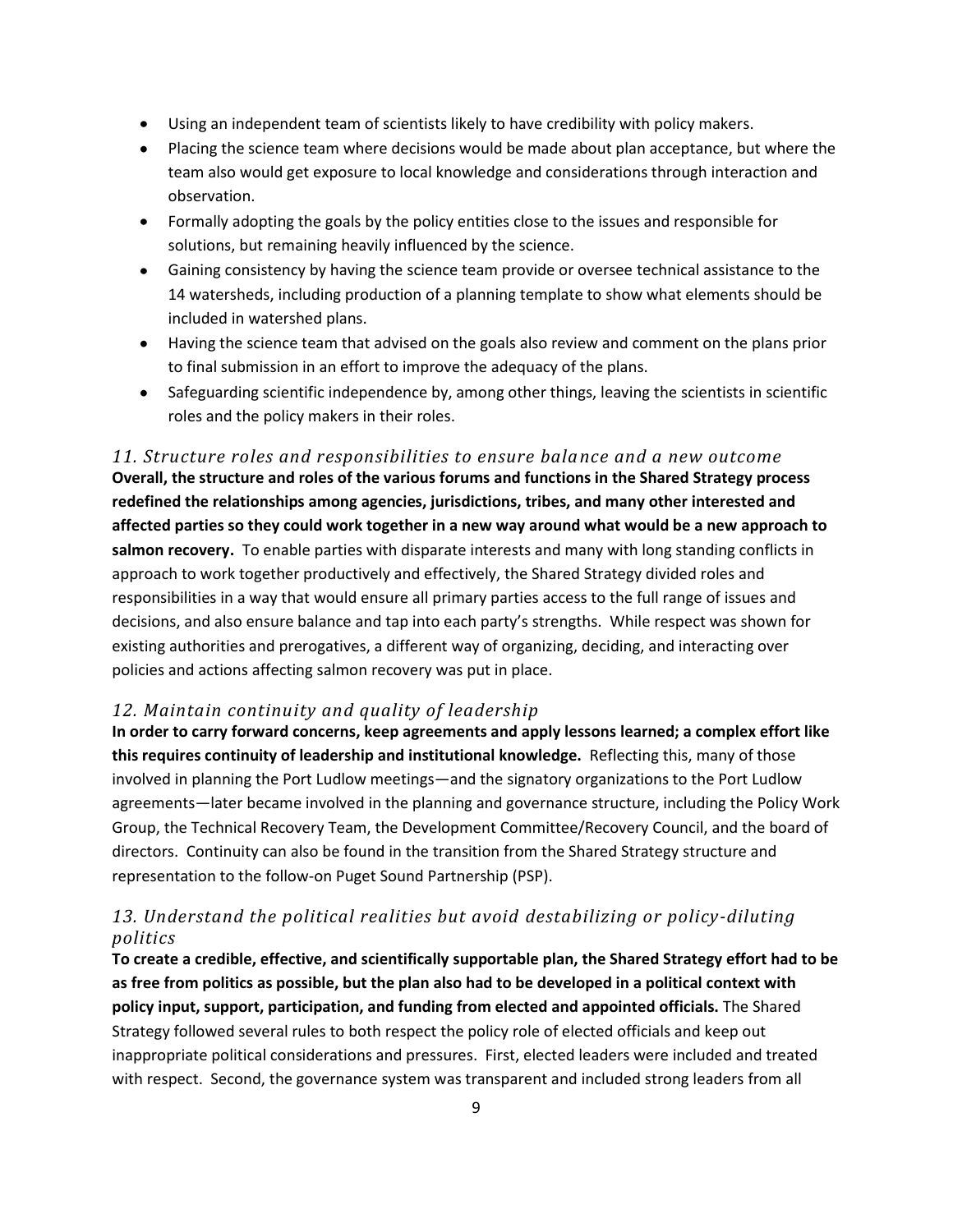constituencies, including elected and appointed officials. Third, the use of scientific standards and designation of NOAA as the final approver also reduced the impact of politics. Fourth, when forming approaches to policy questions, the Shared Strategy staff took potential political reactions into account, and was able to work around potential obstacles to good policy.

The Policy Maker's Summary and the Full Report detail what happened, providing specifics of how these complex and delicate structures and actions were determined, assembled, and carried out. The work done in the Shared Strategy, despite gaps (known to both critics and to principals) that will be identified in this report, brought together, created, and applied techniques to the development of problem solving mechanisms that merit emulation and study for use in other large and complex regional natural resource challenges. The increasingly detailed sections that follow attempt to make a contribution by capturing and evaluating these details while documents and recent memory are still readily accessible.

Many kinds of natural resource and other policy problems have challenges similar to those found in salmon recovery in Puget Sound: They involve multiple levels of authority from tribal, federal, state, city, county, and special districts; multiple interests of landowners, environmentalists, and developers, and where no unified or recognized forum or method of decision making, applying science, or setting priorities exists. They are characterized by governance and authority alignments that pre-date or may have contributed to the problem that needs solution.

Therefore, in circumstances that require a means to integrate the needed energies and authorities, and overcome traditional problems, barriers, and rivalries, it appears that much can be learned from the work done in Puget Sound in the latter years of the 20<sup>th</sup> century and in the early part of this century to learn to work in new ways on salmon recovery and to build a decision making and implementation infrastructure that crosses all of the usual barriers to progress that are present when environmental and economic issues clash. The biological result will not be known for many years; when it is, this report can be re-examined to see what helped gain success, or what precluded it. But for now, much can be learned, and certainly built on for attempting to address natural resource management, land use, and other issues that resist traditional solutions and institutional arrangements.

Despite the limitations and legitimate criticisms and outstanding questions surrounding it, the work of the Shared Strategy for Puget Sound deserves review and examination by agencies seeking solutions to long standing or new problems that defy solution by normal processes, and by other leaders frustrated by the failure of the tools at their individual command, or traditionally a part of the political or policy making process. It shows many of the better ways to think, organize for action and to act on such problems, reflecting new methods and structures, as well as creative adaptations of principles that have worked elsewhere or on smaller scales. For those wishing to know more, the authors commend to their attention the following Policy Makers' Summary or the Full Report.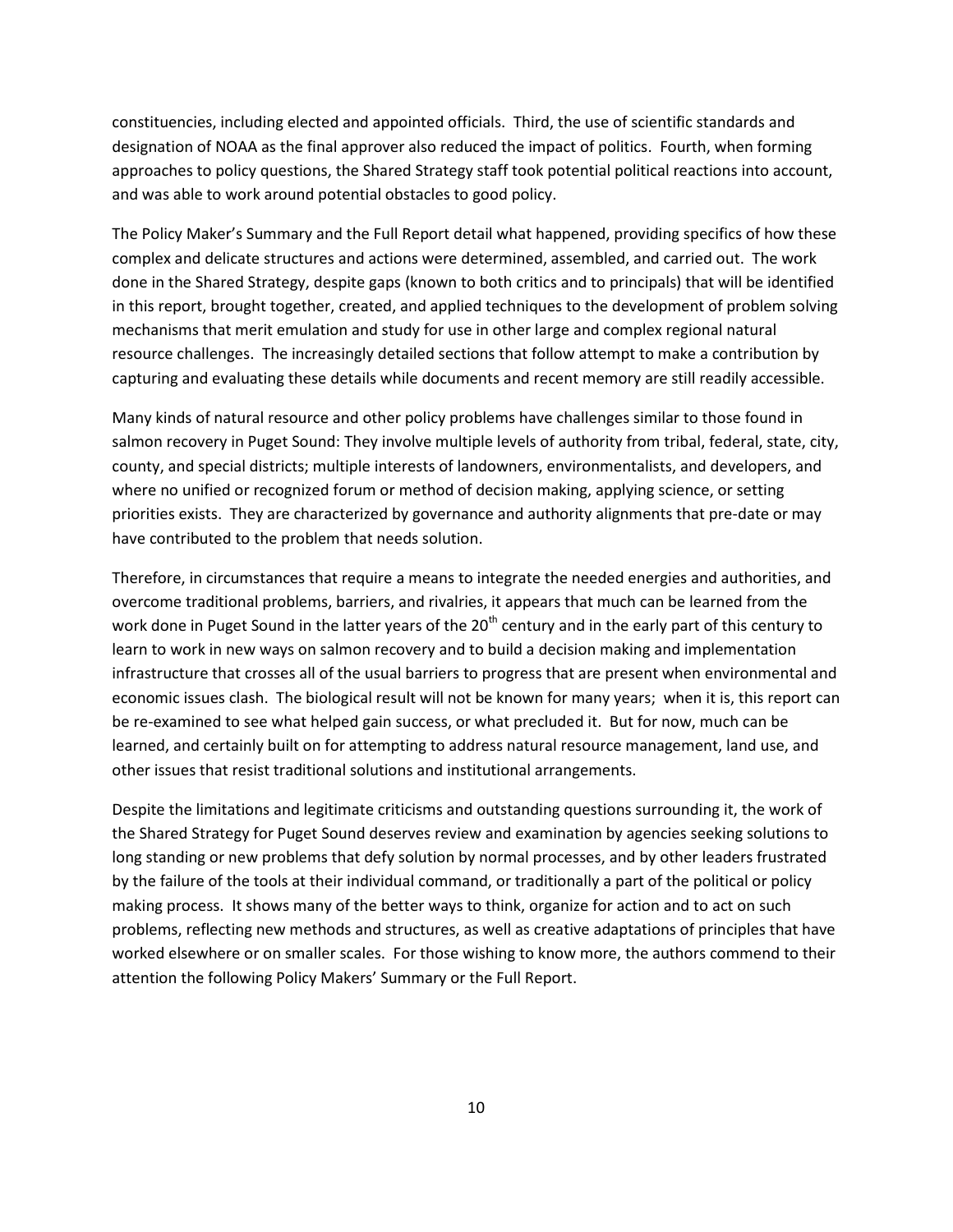# *Guide for Readers Using this Report*

This report is arranged in four sections, each for a different audience or purpose.

**Abstract**—two pages to provide an overview, noting the intended value of the study.

# **Short Summary**—a 9 page summary descriptions of primary features and lessons.

**Policy Makers' Summary**—41 page summary that outlines key organizational features, operational philosophy and conflict resolution mechanisms; identifies how conflicting levels of government and other institutions were brought together, including governance and roles; and describes how a stable regional planning and implementation system was developed, including a summary of criticisms and gaps. This summary is for policy officials and senior staff from government, nonprofits, and advocacy groups who are interested in the process and want to glean lessons that could be applied in other settings. It might also be useful for students and others who are seeking an efficient way to review the important features, ingredients and lessons of such an undertaking.

**Full Report**—139 pages of complete description of the inception, development, tools and structures, interactions, challenges, criticisms, leadership and observations about key principles and lessons. This is prepared for staff or leadership of other efforts of similar scale, complexity and purpose in order to see the detailed challenges and requirements for overcoming such challenges.

This comprehensive section is also provided for the benefit of scholars and other researchers who may engage in comparative studies of similar approaches to such resource management challenges, or who may wish to study the workings and performance of the follow-on Puget Sound Partnership. This comprehensive section describes many of the small details that are often important in establishing and operating a complex dispute resolution system.

Each section is intended to be read on its own, and each successive section captures more detail, so there will be some repetition among them, particularly between the Policy Makers Summary and the Full Report.

# **1. Abstract**

**2. Short Summary**

# **3. Policy Maker's Summary**

Introduction Salmon Recovery in the Puget Sound: The Challenges Salmon Recovery in the Puget Sound: The Historical Backdrop Tribal Co-Management of Fisheries State Watershed and Salmon Recovery Legislation Early Regional Leadership Meetings Tri-County Salmon Recovery Effort NOAA and ESA Listings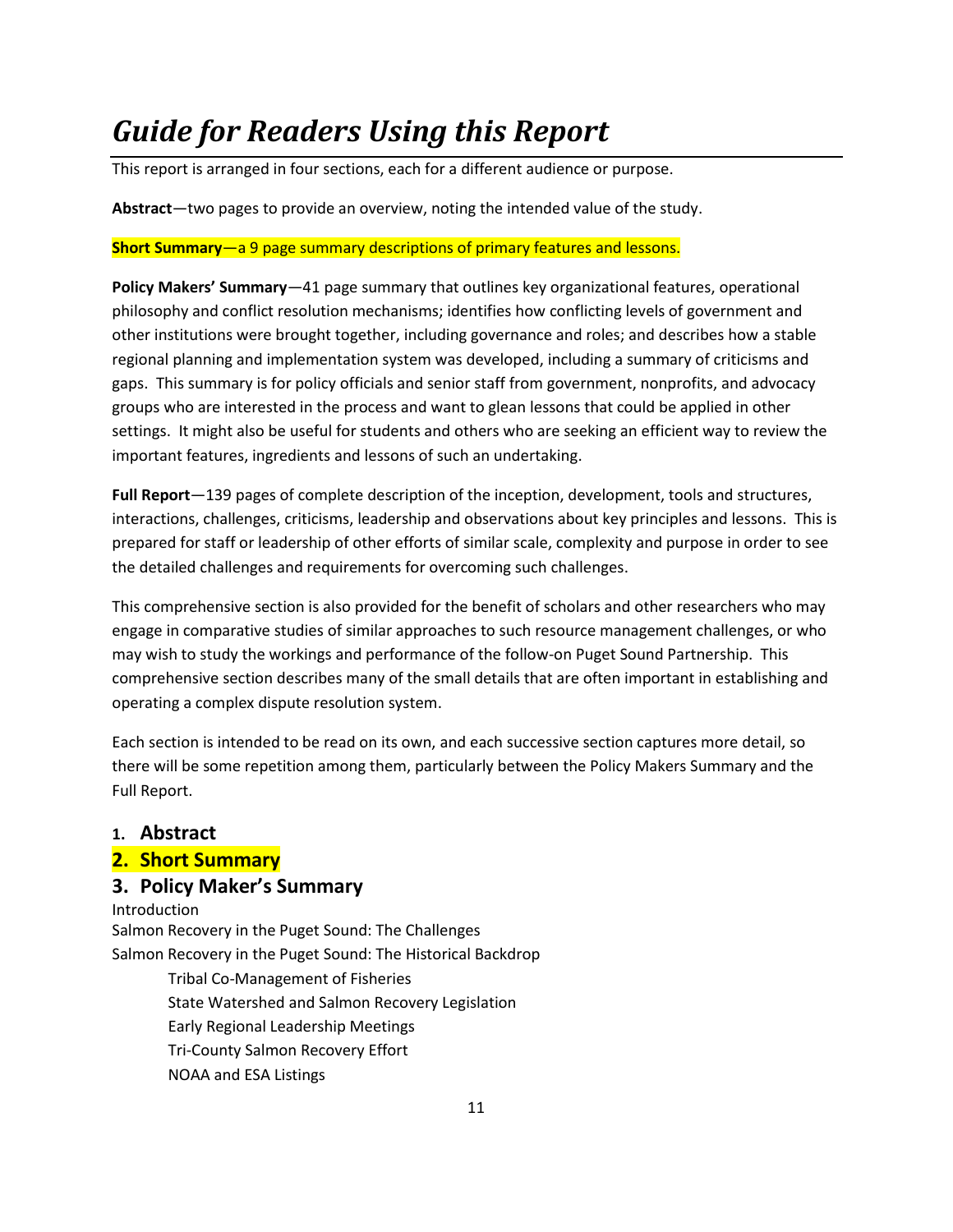Summary of Antecedent Efforts Formation of Shared Strategy Port Ludlow I Meeting Proposal for a Shared Strategy Port Ludlow II Meeting Shared Strategy Organization and Timeline Components of the Shared Strategy Shared Strategy Staff Shared Strategy Financing Assessing the Shared Strategy Watershed Planning and Leads Implementation Groups Development Committee/Recovery Council TRT and Policy Work Group Overall Impact Transition from the Shared Strategy to the Puget Sound Partnership Criticism of the Shared Strategy for Puget Sound Summary of Lessons Learned

## **4. Full Report**

Introduction

Salmon Recovery in the Puget Sound: The Historical Backdrop

Tribal Co-Management of Fisheries

State Watershed and Salmon Recovery Legislation

Puget Sound Water Quality Authority

Early Regional Leadership Meetings

Tri-County Salmon Recovery Effort

NOAA and ESA Listings

Summary of Antecedent Efforts

Formation of Shared Strategy

Port Ludlow I Meeting

Proposal for a Shared Strategy

Port Ludlow II Meeting

Support for a Shared Strategy Vision

Shared Strategy Organization and Timeline

Components of the Shared Strategy

Shared Strategy Board of Directors

Policy Work Group

Relationship of the Policy Work Group to Other Shared

Strategy Groups

Keeping High Level Decision Makers Involved

Reviewing Watershed Plans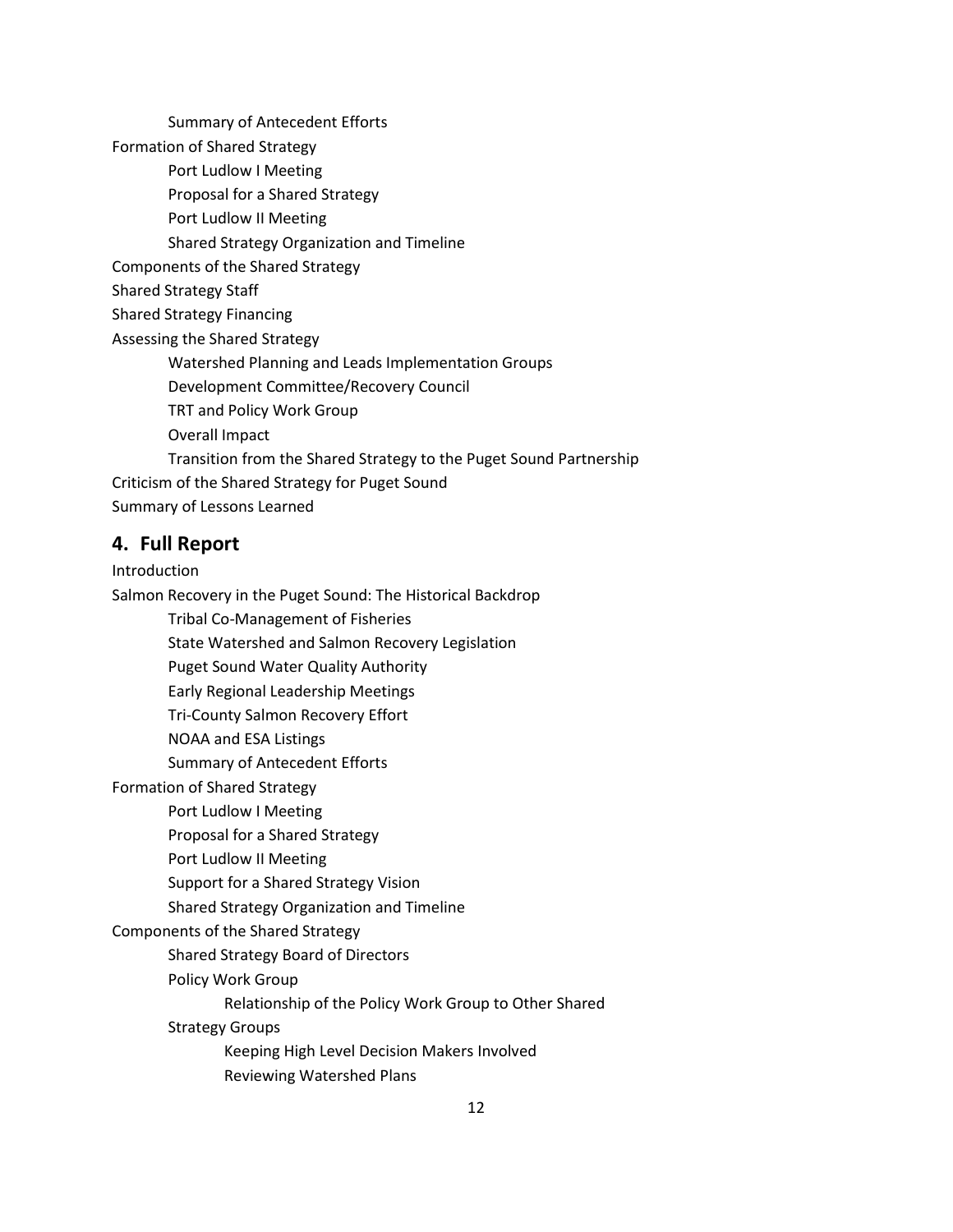Reviewing Work Plans Significance of the Policy Work Group Development Committee/ Recovery Council Development Committee/ Recovery Council Functions Development Committee/ Recovery Council Challenges Recovery Council Operations and Priorities Watershed Planning Groups Watershed Implementation Leads Group Puget Sound Technical Recovery Team Scientific Review of the Recovery Plans Maintaining the Boundary Between Science and Policy Preserving Scientific Objectivity and Credibility Creating Trust within the TRT Establishing Trust Between the TRT and the Shared Strategy Criticism of the Shared Strategy for Puget Sound Transition to Puget Sound Partnership Shared Strategy Staff and Leadership Functions Providing Guidance to Watersheds Broadening Support for Salmon Recovery Implementing Outreach Shared Strategy Staff Functions Watershed Liaisons Communications/Associate Director Executive Director Shared Strategy Approach Leadership and all Levels Local Leadership Regional Leadership Regulatory Agency Leadership Tribal Government Leadership Board of Directors William Ruckelshaus Shared Strategy Financing Federal Funding Pacific Costal Salmon Recovery Fund State Funding Salmon Recovery Funding Board Interior Washington Salmon Grants State Agencies Tribal Funding Local Funding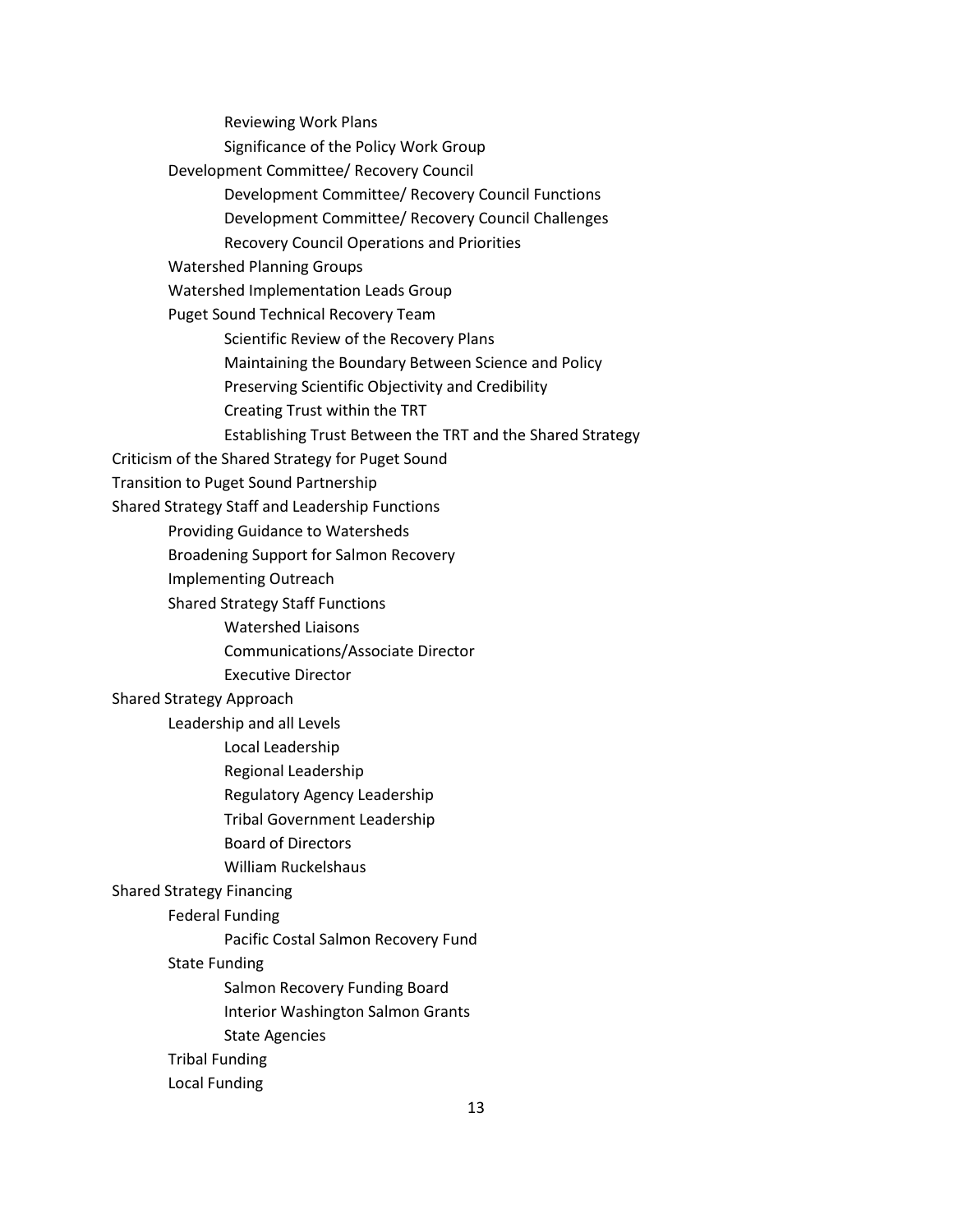Private Funding

Assessing the Shared Strategy

Increased Capacity

Watershed Planning Groups

Watershed Leads Implementation Group

Development Committee/ Recovery Council

TRT and Policy Work Group

Informal, but Critical Staff Functions and Approach

Overall Impact

Transition from Shared Strategy to the PSP

## Lessons Learned

#### Key Principles

- 1. Understand the relevant history and institutions
- 2. Adopt an inclusive approach
- 3. There must be a reason for people to work together: Non-traditional agency posture regarding regulatory action and incentives
- 4. Deploy trusted leaders as potential "conveners," and work to evolve personal trust to build trust in the process and in its institutions
- 5. Written agreements to increase clarity and confidence
- 6. Create broad-based awareness and support
- 7. Consider choosing a non-authoritative entity to coordinate
- 8. Gain consensus on the planning process
- 9. Equalize Resources
- 10. Use science, metrics, and data
- 11. Integrate science
- 12. Maintain continuous communications among parties
- 13. Distinguishing voluntary participation in a collaborative process from independent action and decisions
- 14. Sponsorship
- 15. Structure roles and responsibilities to ensure balance and a new outcome
- 16. Maintain continuity and quality of leadership
- 17. Maintain a top-down, bottom-up approach
- 18. Understand the political realities but avoid destabilizing or policy-diluting politics

Conclusion

### **Appendices**

**Appendix A**—Diagram: Entities with Impact on Salmon

**Appendix B**—Summary of Key Events Affecting and Reflecting the Establishment of the Shared Strategy

**Appendix C**—Port Ludlow II Letter to Supporters and Summary of Shared Strategy Organization and Process